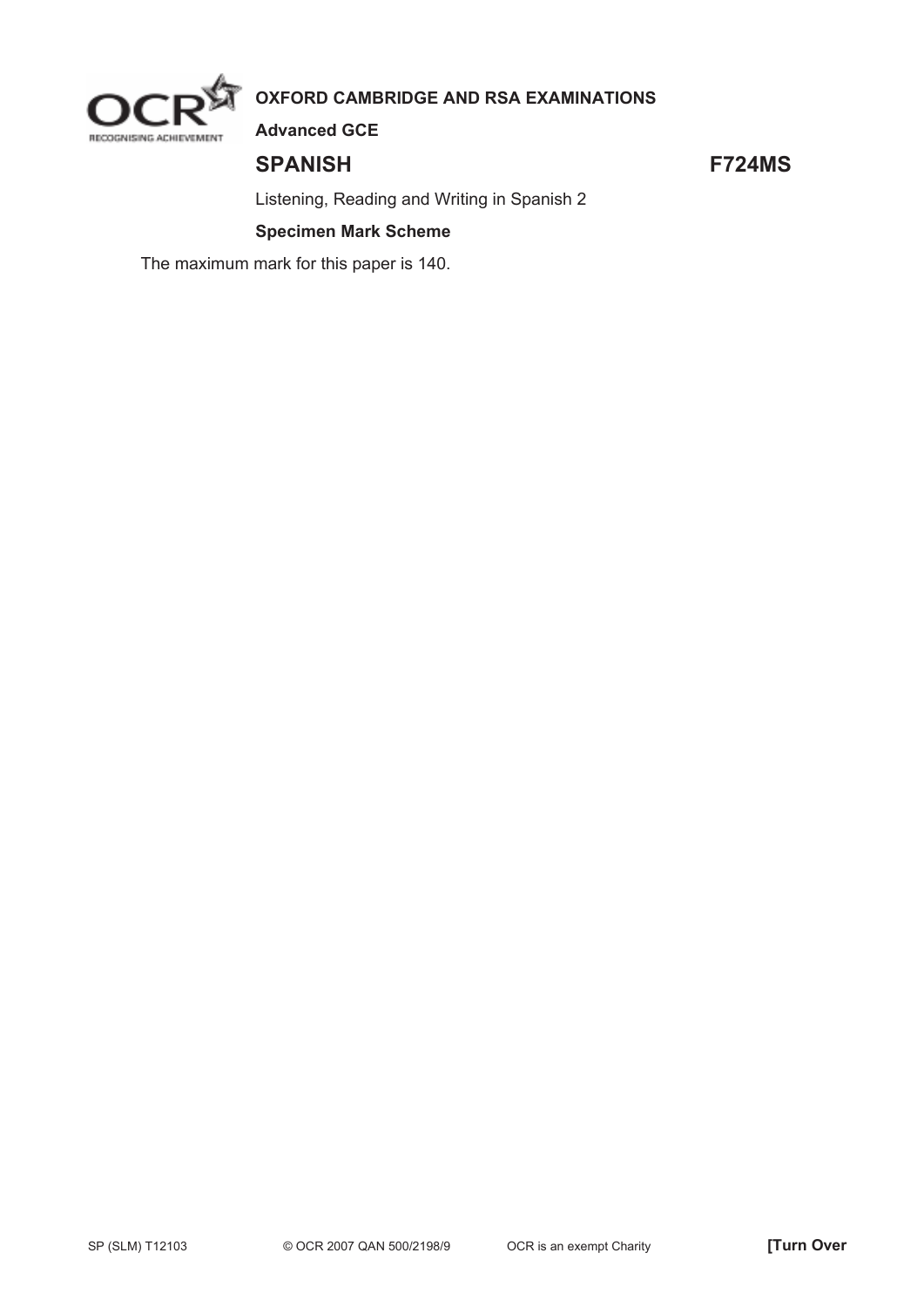# **Section A: Listening and Writing**

| <b>Section A</b>                                                             |                                                                                                                                                                                                     |     |  |
|------------------------------------------------------------------------------|-----------------------------------------------------------------------------------------------------------------------------------------------------------------------------------------------------|-----|--|
| Overall Quality of Language (Accuracy) 5 marks. Grid at end of this section. |                                                                                                                                                                                                     |     |  |
| Question<br><b>Number</b>                                                    | <b>Answer</b>                                                                                                                                                                                       |     |  |
| Task 1                                                                       | The cost of education [10]                                                                                                                                                                          |     |  |
| (a)                                                                          | Average cost (of equipping a child) per child (1)<br>at the start of the school year (1)                                                                                                            | [2] |  |
| (b)                                                                          | He (is one of those who have to) has to cope with this large financial/<br>economic burden. (Not important)                                                                                         | [1] |  |
| (c)                                                                          | $(i)$ 364 euro.<br>This sum was spent on two primary school children (1)<br>For text books and basic school material (1)                                                                            |     |  |
| (d)                                                                          | (ii) 215 euro.<br>This sum was spent on one secondary school child (1)<br><u>Just</u> for text books (or for books and not for $(1, 1)$ )<br>(i) The rucksack/ backpack, they already owned it. (1) | [4] |  |
|                                                                              | (ii) The clothes, the children's grandmother (Juan López' mother-in-law)<br>bought them. (1)                                                                                                        | [2] |  |
| (e)                                                                          | Either: They have borrowed money<br>Or: they have made savings/ saved/ economised (over several months).                                                                                            | [1] |  |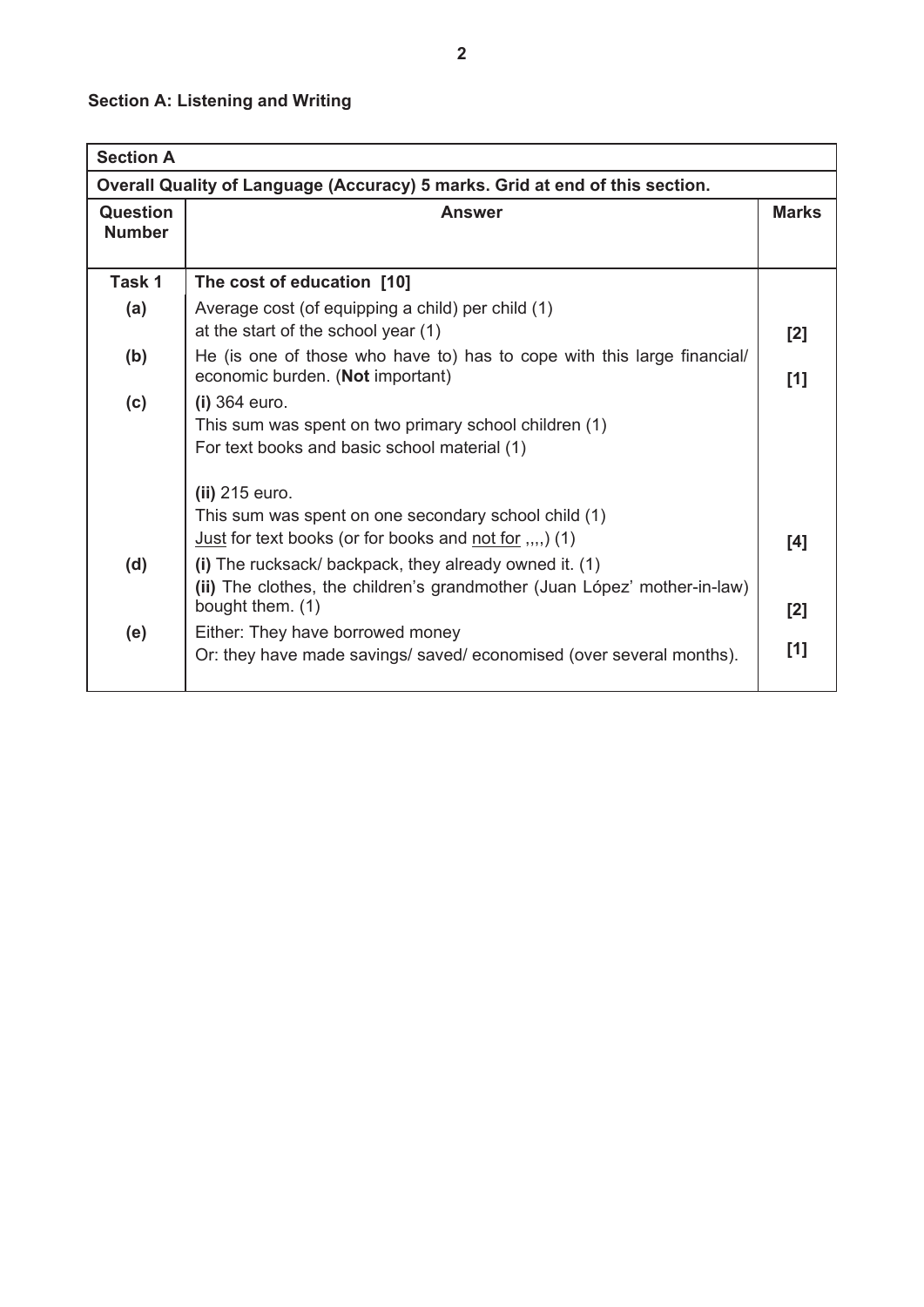| Question<br><b>Number</b> | Answer                                                                                                        |        |
|---------------------------|---------------------------------------------------------------------------------------------------------------|--------|
|                           |                                                                                                               |        |
| Task 2                    | Entrevista con un ecologista conocido [20]                                                                    |        |
| (a)                       | Será el presentador / participa en el programa (una vez por semana) (1)                                       |        |
|                           | Hablará de excursiones rurales (1)                                                                            |        |
|                           | Denunciará la pobre situación de muchos paisajes españoles (1)                                                | [3]    |
| (b)                       | TWO of                                                                                                        |        |
|                           | El premio no tiene importancia en sí. (1)                                                                     |        |
|                           | El trabajo es más importante (1)                                                                              |        |
|                           | A veces los premios se dan por razones políticas. (1)                                                         | [2]    |
| (c)                       | Nació allí (pero vivió en las afueras). (1)<br>(Por eso,) desde su ventana tenía vistas del río Guadiana. (1) |        |
|                           | Así (aquí) empezó su amor por la naturaleza. (1)                                                              |        |
| (d)                       | Otros la desprecian. (1)                                                                                      | [3]    |
|                           | Otros piensan que la mar (o la montaña) es preferible. (1)                                                    | [2]    |
| (e)                       | El piensa que es impresionante. (1)                                                                           |        |
|                           | Por la riqueza natural (liebres, águilas, aves). (1)                                                          | [2]    |
| (f)                       | El cazador fue su abuelo. (1)                                                                                 |        |
|                           | Y también le inspiró a amar la naturaleza. (1)                                                                | [2]    |
| (g)                       | Félix habló por la radio. (1)                                                                                 |        |
|                           | Comunicaba su amor por la naturaleza. (1)                                                                     | [2]    |
| (h)                       | TWO of                                                                                                        |        |
|                           | Caminos/ rutas en medio de la naturaleza OR rutas bellas (not just rutas<br>OR caminos)                       |        |
|                           | <b>Bosque</b>                                                                                                 |        |
|                           | Llano                                                                                                         |        |
|                           | Ribera de un río                                                                                              | [2]    |
| (i)                       | Dice que España es un paraíso. (1)                                                                            |        |
|                           | Dice que el 30% de una red europea de espacios protegidos estará                                              |        |
|                           | dentro de España. (1)                                                                                         | [2]    |
|                           | <b>Section A Total</b>                                                                                        | $[35]$ |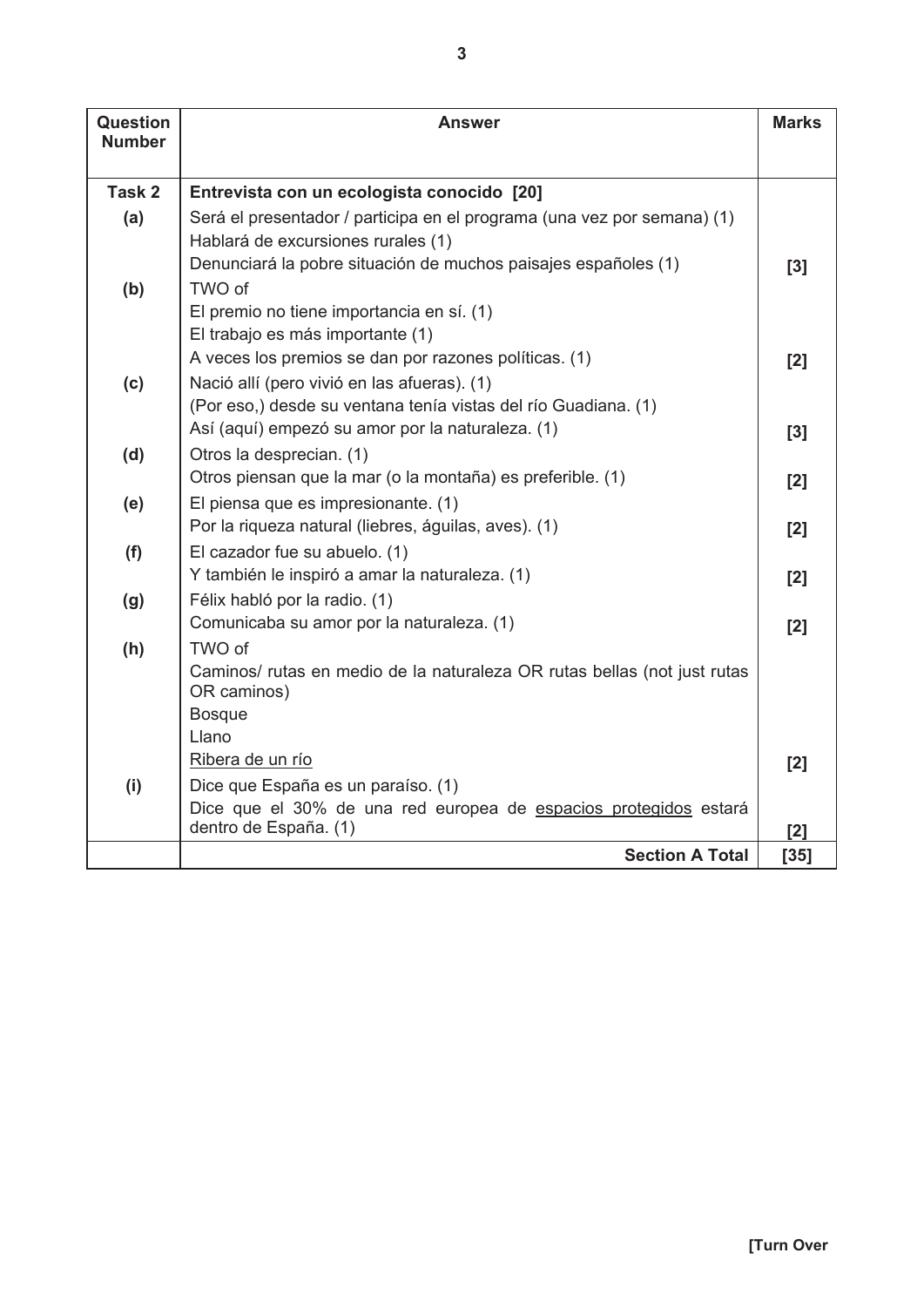| Grid C.1 – Quality of Language (Accuracy): 5 marks |
|----------------------------------------------------|
|                                                    |
|                                                    |

| <b>GRID C.1</b> | <b>QUALITY OF LANGUAGE (ACCURACY)</b><br>5 marks AO3                                                                                                                                                                                                                                                               |
|-----------------|--------------------------------------------------------------------------------------------------------------------------------------------------------------------------------------------------------------------------------------------------------------------------------------------------------------------|
|                 |                                                                                                                                                                                                                                                                                                                    |
| $0 - 1$         | Little evidence of grammatical awareness. Persistent, serious<br>and elementary errors (endings, verb forms, gender of<br>common nouns). Frequent first language interference.                                                                                                                                     |
| $\mathbf{2}$    | Evidence of gaps in basic grammar. Frequent errors of an<br>elementary kind (endings, verb forms, gender of common<br>nouns, adjectival agreements) but evidence of correct use of<br>simple sentence structures. Vocabulary and structures may<br>be quite strongly influenced by the candidate's first language. |
| 3               | Shows evidence of fair understanding of grammatical usage.<br>Generally accurate use of simple sentence structures. Some<br>correct use of complex sentence structures. The performance<br>is likely to be patchy and inconsistent.                                                                                |
| 4               | Language generally accurate. Shows a sound grasp of AS<br>and/or A2 structures, as appropriate. Generally correct use of<br>complex structures. Tenses and agreements good, although<br>there may be some inconsistency and errors in more complex<br>areas.                                                       |
| 5               | Characterised by a high and consistent level of accuracy in<br>use of complex structures, although there may be some<br>errors.                                                                                                                                                                                    |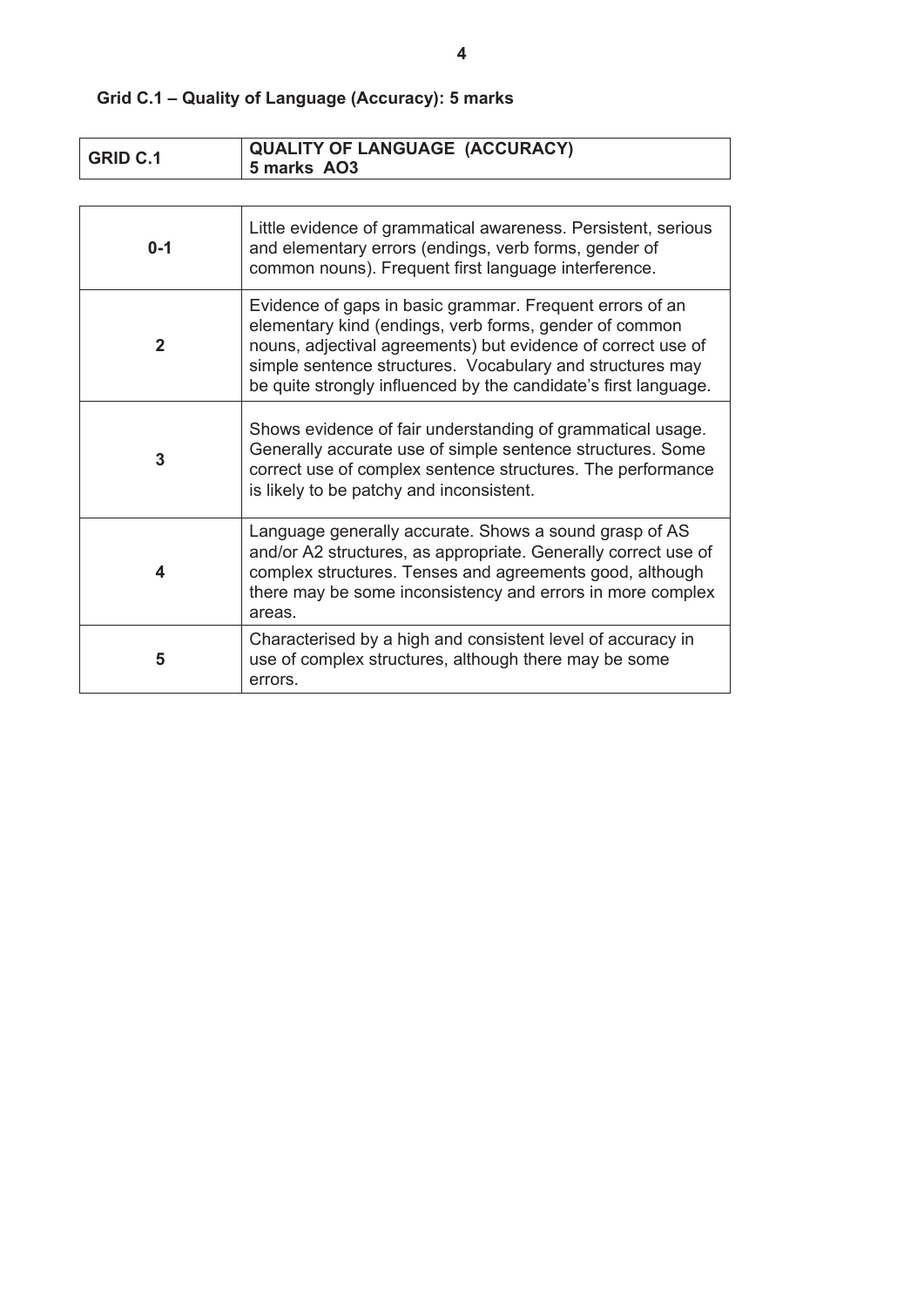# **Section B: Reading and Writing**

| Question<br><b>Number</b> | <b>Answer</b>                                                                                                                                                                                                          |       |
|---------------------------|------------------------------------------------------------------------------------------------------------------------------------------------------------------------------------------------------------------------|-------|
|                           |                                                                                                                                                                                                                        |       |
| <b>Tasks</b><br>$3-5$     | Overall Quality of Language (Accuracy) 5 marks.: Grid at the end of<br>this section.                                                                                                                                   |       |
|                           |                                                                                                                                                                                                                        |       |
| Task 3                    | ¡Se acabó la flatulencia! [8]                                                                                                                                                                                          |       |
| (a)                       | alimentar                                                                                                                                                                                                              | [1]   |
| (b)                       | rechazar                                                                                                                                                                                                               | [1]   |
| (c)                       | comer                                                                                                                                                                                                                  | [1]   |
| (d)                       | diseñar                                                                                                                                                                                                                | [1]   |
| (e)                       | reforzar                                                                                                                                                                                                               | [1]   |
| (f)                       | eliminar                                                                                                                                                                                                               | [1]   |
| (g)                       | utilizar                                                                                                                                                                                                               | [1]   |
| (h)                       | añadir                                                                                                                                                                                                                 | [1]   |
|                           |                                                                                                                                                                                                                        |       |
| Task 4                    | ¡Se acabó la flatulencia! [7]                                                                                                                                                                                          |       |
| (a)                       | no son los mismos / varían (1) / según las personas / para todos (los<br>que consumen frijoles). (1)                                                                                                                   | [2]   |
| (b)                       | una manera de / solución (1) para adaptar el cuerpo al consumo de<br>frijoles / adaptarse a los frijoles / disminuir los gases. (1)                                                                                    | [2]   |
| (c)                       | ocurre / se nota con algunas personas. (1)                                                                                                                                                                             | [1]   |
| (d)                       | tenga más fibra / un valor nutricional más alto. (1)                                                                                                                                                                   | [1]   |
| (e)                       | limpiar mejor / más el sistema digestivo (de toxinas). (1)                                                                                                                                                             | [1]   |
|                           |                                                                                                                                                                                                                        |       |
| 5                         | ¡Se acabó la flatulencia! [10]                                                                                                                                                                                         |       |
| (a)                       | Una serie de productos ya / ha sido desarrollados (ya existe). (2)                                                                                                                                                     | [2]   |
| (b)                       | La industria alimenticia / podrá producir mejores frijoles (2). Y además<br>quieren aumentar (variar) el consumo de legumbres (vegetales). (1)                                                                         | [3]   |
| (c)                       | Los frijoles son ricos en estos elementos (1); por eso / así se deben<br>incluir los frijoles en la dieta diaria. (1)                                                                                                  | $[2]$ |
| (d)                       | (La líder del proyecto, que es venezolana, (1) estuvo un tiempo en una<br>universidad francesa (1) donde adquirió las cualidades necesarias para<br>ser líder del proyecto (aprendió lo necesario para ser líder). (1) | $[3]$ |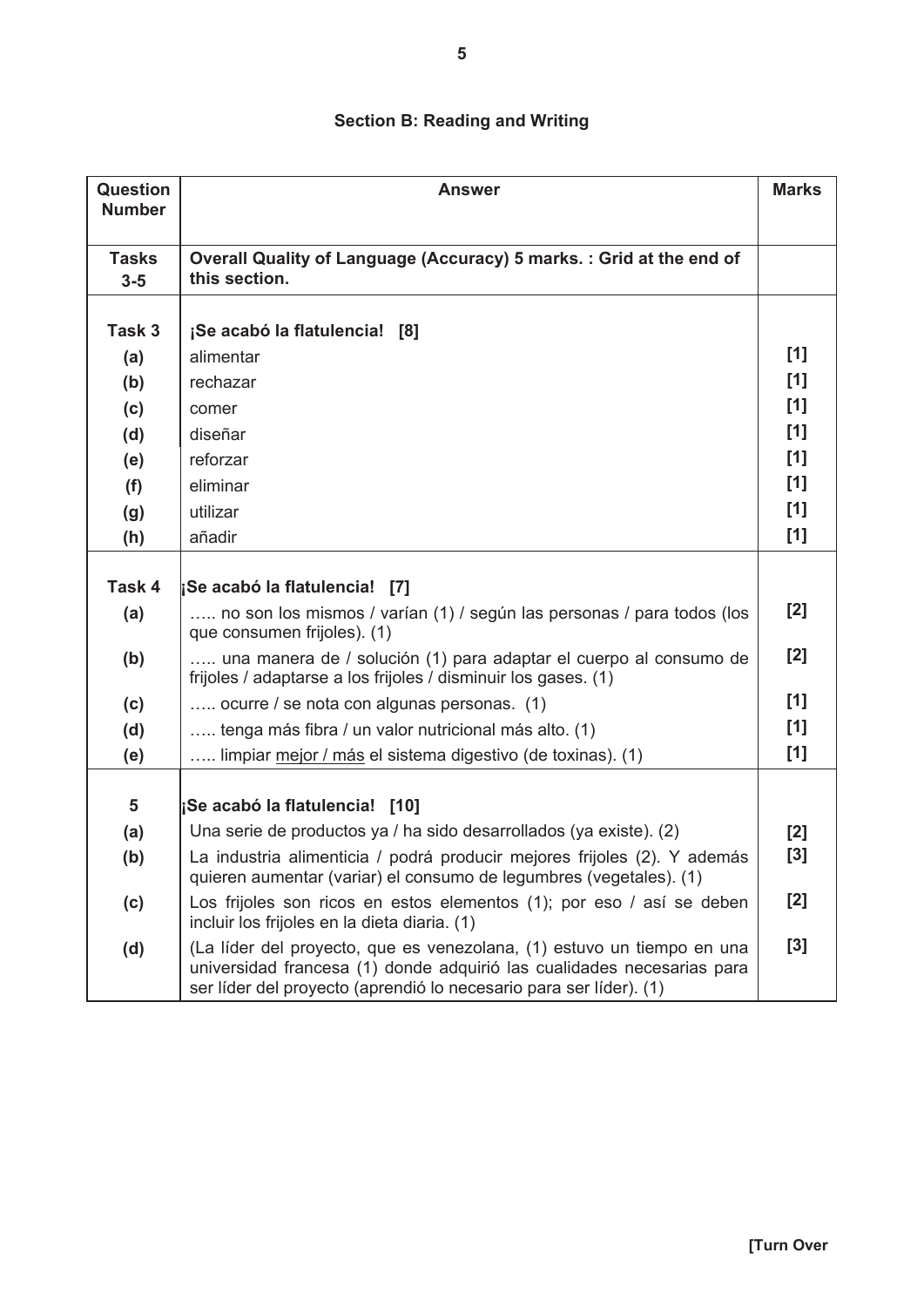### **Task 6 (10 marks)**

Award **two** marks per translated section according to the first grid below. The translations given in the second grid are intended only as a guide.

| <b>Mark</b>  | <b>Grid H.2 Transfer of Meaning</b><br>10 marks AO2                                                                                                                               |
|--------------|-----------------------------------------------------------------------------------------------------------------------------------------------------------------------------------|
| $\mathbf{2}$ | Accurate transfer of meaning. Faultless or virtually faultless grammar,<br>punctuation and spelling in English.                                                                   |
|              | Inconsistent transfer of meaning. Mostly accurate but there are errors<br>and/or missed details. There are instances of error in grammar,<br>punctuation and spelling in English. |
| 0            | Very limited transfer of meaning. A substantial number of elements<br>misunderstood or missing. Significant error in grammar, punctuation and<br>spelling in English.             |

#### **Notes to Grid H.2**

Exceptional responses and marks to award

- 1. Candidates may answer in faultless English but may not transfer meaning accurately. Award either 0 or 1 mark, depending on level of inaccuracy in meaning.
- 2. The transfer of meaning is accurate but contains significant spelling and/or grammar errors. Award 0 or 1 mark, depending on level of inaccuracy of English.

|              | <b>Spanish</b>                                                          | <b>English</b>                                                      | <b>Reject</b> |
|--------------|-------------------------------------------------------------------------|---------------------------------------------------------------------|---------------|
| 1            | Cuando le decían que<br>estaba en peligro                               | When he was told that he was<br>in danger                           |               |
| $\mathbf{2}$ | decía el que no era una<br>persona 'importante' pero<br>lo era.         | he would say that he wasn't<br>an 'important' person but he<br>was. |               |
| 3            | Representaba el combate<br>intelectual contra el<br>terrorismo          | He represented the<br>intellectual front against<br>terrorism.      |               |
| 4            | Consideraba que los<br>periodistas no debían ser<br>meros testigos      | He believed that all journalists<br>shouldn't be just observers     |               |
| 5            | sino que todo lo escribían<br>era un medio para cambiar<br>la realidad. | but that all they wrote was a<br>means to change the<br>situation.  |               |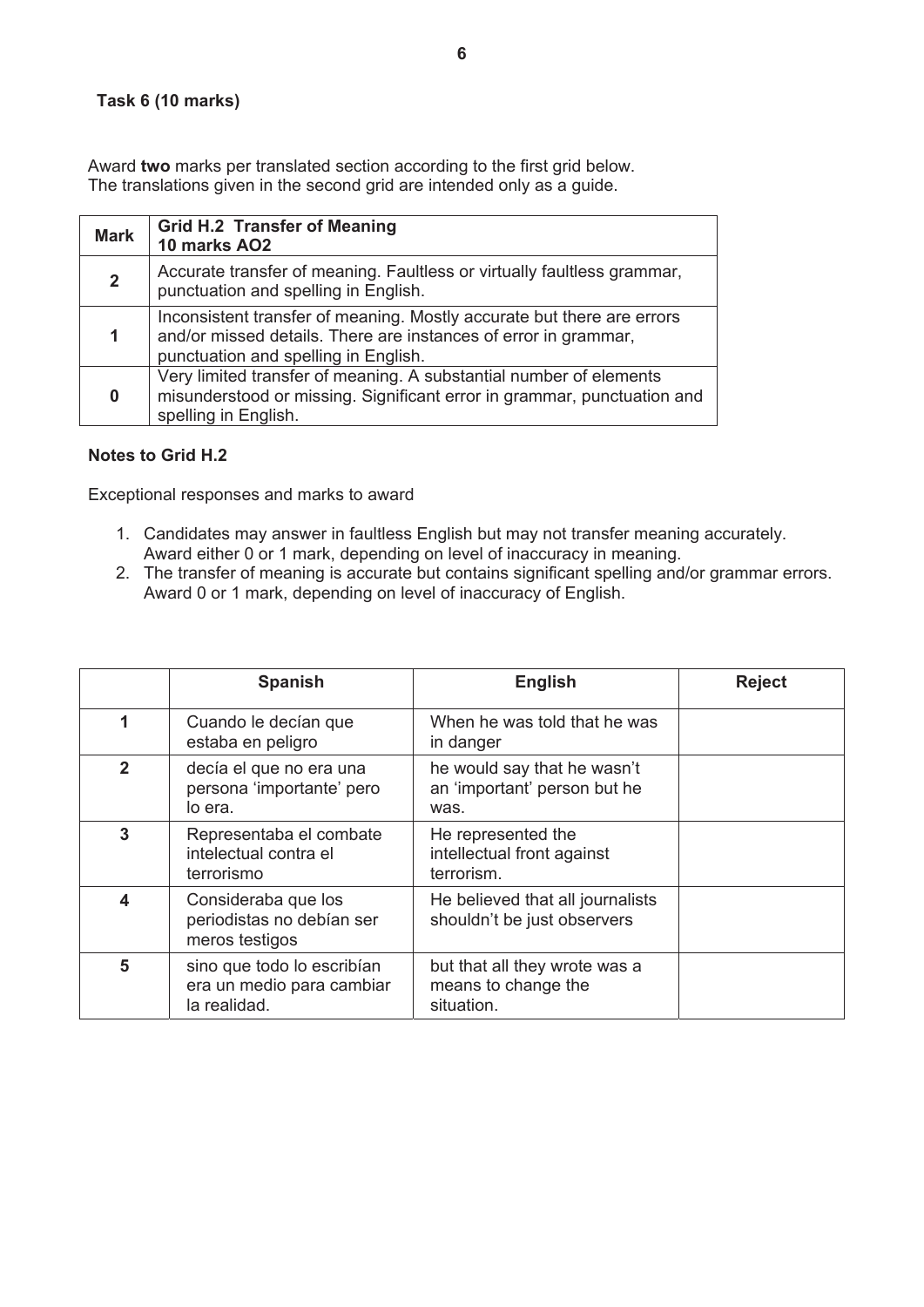| <b>Question</b><br><b>Number</b> | <b>Answer</b>                                                                                                               |       |  |
|----------------------------------|-----------------------------------------------------------------------------------------------------------------------------|-------|--|
|                                  |                                                                                                                             |       |  |
| Task 7                           | José Luis López de Lacalle [4]                                                                                              |       |  |
|                                  |                                                                                                                             |       |  |
| (a)                              | determinado a (1) / apreciar completamente su experiencia (1)<br>(aprovecharse totalmente de) (disfrutar lo más posible de) | [2]   |  |
| (b)                              | le gustaba mucho leer (1) / y leía los diarios con pasión (entusiasmo)<br>(gran interés) (leía muchos diarios) (1)          | [2]   |  |
| Task 8                           | José Luis López de Lacalle [6]                                                                                              |       |  |
|                                  | Según José, los habitantes del País Vasco deberían oponerse (1) a los                                                       |       |  |
| (a)                              | terroristas de ETA para (trabajar juntos para) crear (1) un sistema de<br>libertades.                                       | [2]   |  |
| (b)                              | José Luis López de Lacalle siempre reaccionó / reaccionaba (1) de forma                                                     |       |  |
|                                  | inmediata al ver que alguien trató / trataba(n) (1) a otra persona<br>injustamente.                                         | [2]   |  |
| (c)                              | Todos los que defendían (1) sus derechos humanos y libertades tenían /                                                      |       |  |
|                                  | podían contar con (1) la ayuda de José.                                                                                     | [2]   |  |
| Task 9                           | José Luis López de Lacalle [10]                                                                                             |       |  |
| (a)                              | Los artículos parecían ser poco serios (El estilo era poco serio) (1) pero                                                  |       |  |
|                                  | a la verdad eran muy profundos (serios). (1)                                                                                | [2]   |  |
| (b)                              | La razón por la que duraba tanto (por qué duraba tanto tiempo). (1)                                                         | [1]   |  |
| (c)                              | A los miembros y defensores de ETA (1) porque eran los enemigos de<br>los ciudadanos (1) que querían la libertad (1).       | $[3]$ |  |
| (d)                              | Porque no toleraban (1) a alguien que dijera la verdad (1).                                                                 | [2]   |  |
| (e)                              | Porque no dejaba de revelar la verdad. (Decía la verdad repetidas veces)<br>(1)                                             | [1]   |  |
|                                  | Dice que si defiende la libertad, está con (tiene que apoyar a) los que la<br>defienden. (1)                                | [1]   |  |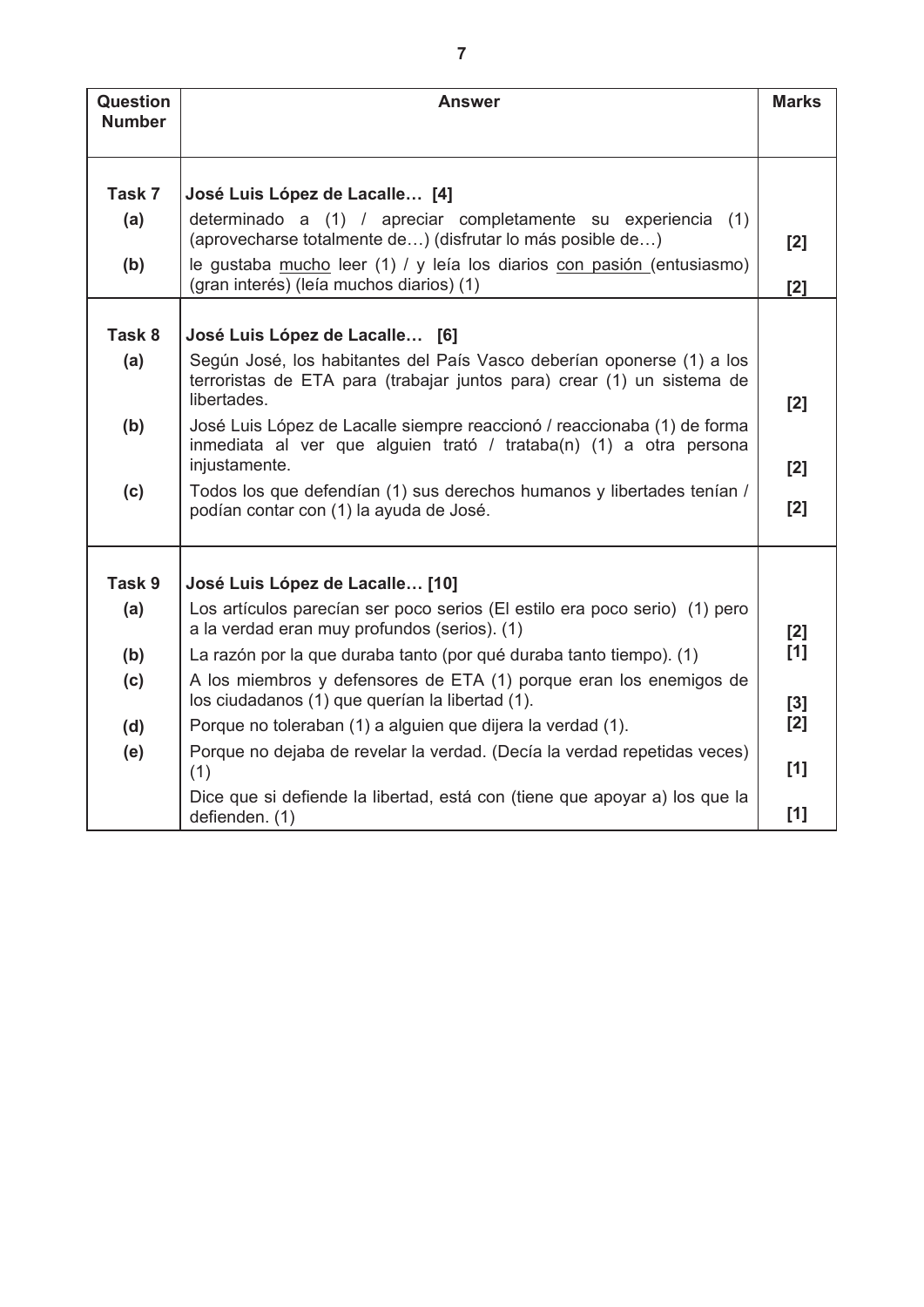## **Marking Grid for Section B**

| <b>GRID C.1</b> | <b>QUALITY OF LANGUAGE (ACCURACY)</b><br>5 marks AO3                                                                                                                                                                                                                                                                     |  |  |
|-----------------|--------------------------------------------------------------------------------------------------------------------------------------------------------------------------------------------------------------------------------------------------------------------------------------------------------------------------|--|--|
|                 |                                                                                                                                                                                                                                                                                                                          |  |  |
| $0 - 1$         | Little evidence of grammatical awareness.<br>Persistent, serious and elementary errors (endings,<br>verb forms, gender of common nouns). Frequent<br>first language interference.                                                                                                                                        |  |  |
| $\mathbf{2}$    | Evidence of gaps in basic grammar. Frequent<br>errors of an elementary kind (endings, verb forms,<br>gender of common nouns, adjectival agreements)<br>but evidence of correct use of simple sentence<br>structures. Vocabulary and structures may be quite<br>strongly influenced by the candidate's first<br>language. |  |  |
| 3               | Shows evidence of fair understanding of<br>grammatical usage. Generally accurate use of<br>simple sentence structures. Some correct use of<br>complex sentence structures. The performance is<br>likely to be patchy and inconsistent.                                                                                   |  |  |
| 4               | Language generally accurate. Shows a sound<br>grasp of AS and/or A2 structures, as appropriate.<br>Generally correct use of complex structures.<br>Tenses and agreements good, although there may<br>be some inconsistency and errors in more complex<br>areas.                                                          |  |  |
| 5               | Characterised by a high and consistent level of<br>accuracy in use of complex structures, although<br>there may be some errors.                                                                                                                                                                                          |  |  |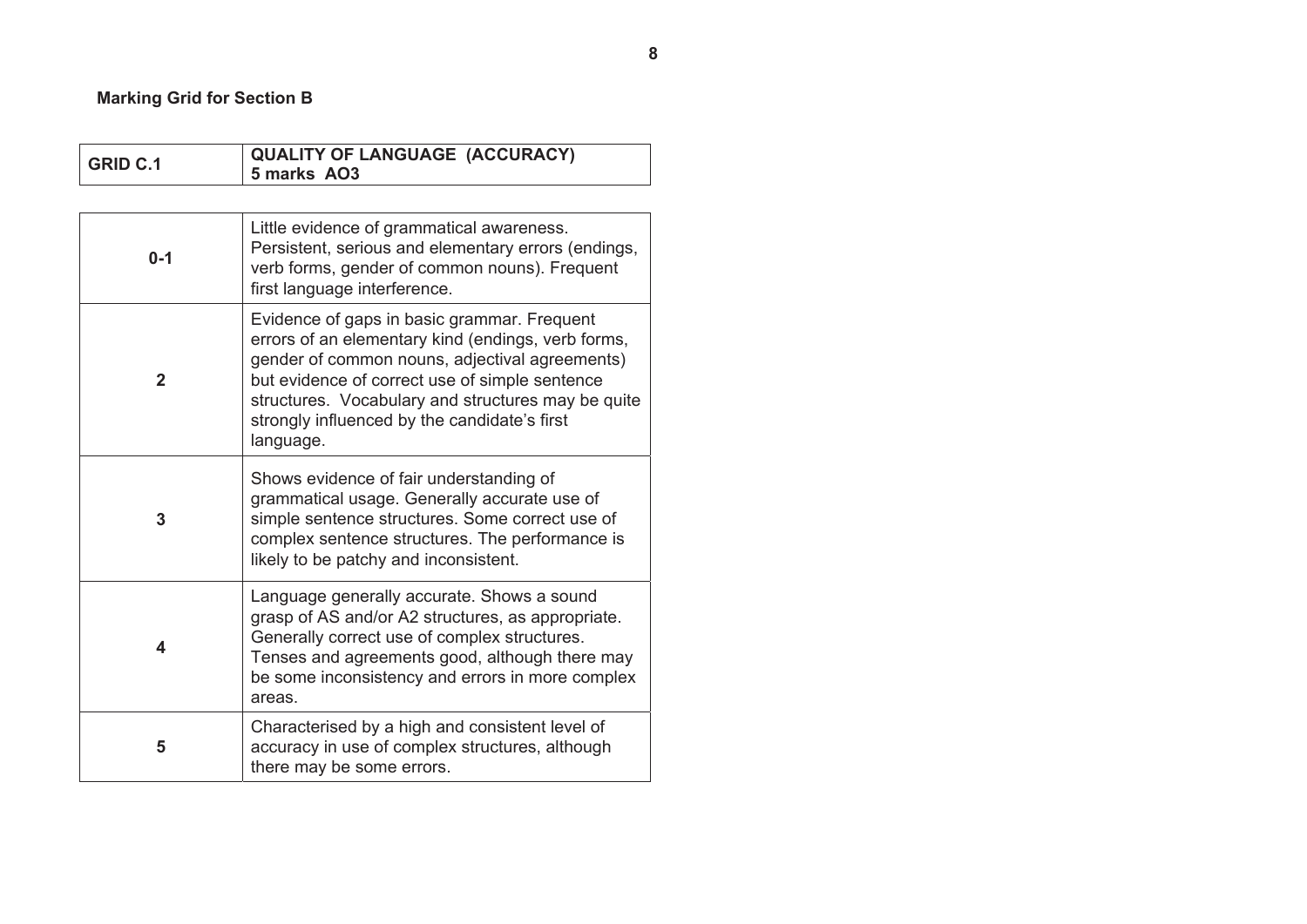### **Marking Grids for Section C**

| <b>GRID N</b> | <b>RELEVANCE AND POINTS OF VIEW</b><br>10 marks AO1                                                                                                                                                                              | <b>GRID O</b> | <b>STRUCTURE AND ANALYSIS</b><br>15 marks AO1                                                                                                                                             |
|---------------|----------------------------------------------------------------------------------------------------------------------------------------------------------------------------------------------------------------------------------|---------------|-------------------------------------------------------------------------------------------------------------------------------------------------------------------------------------------|
|               |                                                                                                                                                                                                                                  |               |                                                                                                                                                                                           |
| $0 - 2$       | The response to the task is likely to be very short<br>and/or irrelevant and/or very superficial.                                                                                                                                | $0 - 2$       | Random organisation of the response. Limited attempt to<br>develop an argument, analyse and evaluate, and draw<br>conclusions.                                                            |
| $3 - 4$       | Includes some relevant information but does not<br>always address the requirements of the task. May<br>have some difficulty in expressing points of view<br>and/or narrating events and/or communicating<br>factual information. | $3-5$         | Shows some ability to structure and organise the<br>response. Limited ability to develop an argument,<br>analyse and evaluate, and draw conclusions.                                      |
| $5-6$         | The information given is mainly relevant to the<br>task. Points of view and opinions are generally<br>supported by some factual evidence. May<br>demonstrate some originality and/or imagination.                                | $6-9$         | Structured and organised response. Points of view are<br>mostly linked in a logical sequence. Shows some ability<br>to develop an argument, analyse and evaluate and draw<br>conclusions. |
| $7 - 8$       | Relevant information which responds to the<br>requirements of the task and is used to support<br>points of view and opinions. Produces an<br>imaginative and/or original response to the task.                                   | $10 - 12$     | Coherently structured and organised response. Points of<br>view are linked in a logical sequence. Able to develop an<br>argument, analyse and evaluate, and draw conclusions.             |
| $9 - 10$      | Consistently relevant information which supports<br>points of view and opinions. Shows genuine insight<br>in responding to the task.                                                                                             | $13 - 15$     | The response displays genuine control and clarity. A very<br>well developed argument. Confident ability to develop an<br>argument, analyse and evaluate, and draw conclusions.            |